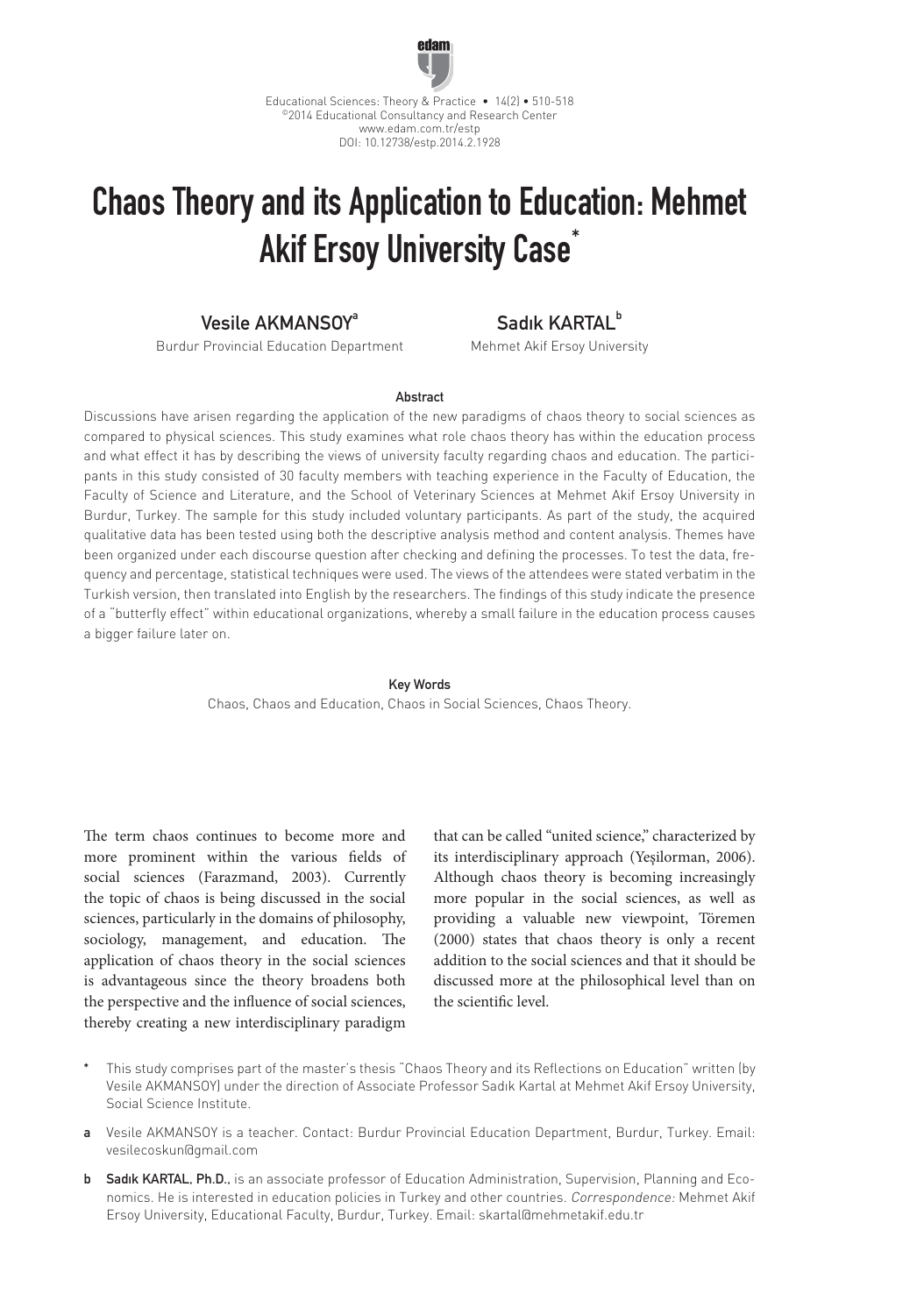Chaos theory in the social science of education was adapted from chaos theory in physics and mathematics (Harshbarger, 2007). This theory was developed when scientists found that previously ignored random data was significant when it was taken into account over the long term.

In the field of education, chaos theory provides refreshing insights into an education system that consists of a mechanical world in which many individuals attempt to learn information under whatever philosophy of education is popular at the time. Education in any era, however, is based on the perceived needs of that era, where individuals must try to learn specific things within a specific amount of time while improving their understanding about a linear system on both the micro and macro level (Töremen, 2000). Yet such linearity cannot be the foundation for the education system we need in this information age. For example, Newton's linear research model has been applied to educational systems without questioning whether its foundations are suitable to meet today's needs. Absolute determinism has been forced to give in to structuralism, complexity and relative indeterminism. This deterministic mechanical model has blindly been accepted as the educational system of the information era. At this stage, however, it is critical to construct nonlinear models that facilitate learning (Ruelle, 1995).

Applying chaos theory to today's complex systems such as schools clearly provides a significant opportunity for change and transformation, since learning and thinking are not linear processes. Classroom managers should be aware that complexity and paradoxes provide an atmosphere that is very conducive to creativity. An organization's ability to maintain its dynamism and creativity is directly proportional to the effort it expends toward continuous improvement, organization, taking risks, transformation and development (Demirtaş, 2006). When Einstein said, "It is important that you keep asking questions," he was emphasizing the importance of perseverance. When it comes to an individual's personal education, it is important to remember that success is not constant, but sometimes it progresses more quickly than at other times. As such, chaos theory suggests that the education system should not eliminate "unsuccessful" students, because they may make significant progress at a later date. The data for chaos theory itself took a long time to collate. In the same way, students initially considered unsuccessful may become successful students after a period of time (Loree & Stupka, 1993). In chaos theory, such a situation is called nonlinearity in chaos theory. According to Töremen (2000), successful education systems fluctuate between consistency and inconsistency, never achieving a state of balance. Therefore it follows that an individual's academic success may vary over time.

Finding linear solutions for the problems that education systems encounter can lead to a variety of issues. Such problems should be analyzed from various perspectives and solved by implementing other variables based on the principle of mutual causality. By analyzing problems in terms of multiple variables, one may discover a rich array of potential causes (Çobanoğlu, 2008). For instance, when a student's failure is analyzed in terms of multiple variables, not only is the student's ability analyzed, but also the school's climate, culture, and technological supplies. Such an analysis can provide schools with the opportunity to reform their selves, which may stimulate students and teachers to further develop new abilities and new concepts. In keeping with this, a linear thinking paradigm is being replaced in the educational system by the principle of mutual causality and the concept of multiple causes/multiple results (Erzan, 2005).

If education managers can pay attention to events and handle them with sensitivity, they can help prevent bigger problems from occurring (Altun, 2001). It is important that managers and teachers at schools know their students well and that they are attentive to existing and potential issues. If a student facing problems with one of his classes is expelled from that class, he may have further academic problems due to missing that class. This in turn acts to compound his level of failure, making it more difficult for him to escape the vicious cycle. This situation is an example of the "negative avalanche effect in education," and it is possible to consider the opposite to be true, where success leads to compounded success.

Concerning the literature on chaos theory in education, Loree and Stupka (1993) argue that it is impossible to obtain consistent results about the level of success of students using traditional evaluation tools. They instead suggest that new paradigms which develop independent learning abilities be implemented and followed. By analyzing the different aspects of chaos theory, Töremen (2000) attempted to establish a new viewpoint and to clarify chaos theory in terms of organization, education systems and today's managers. Altun (2001) and Ertürk (2012) investigated various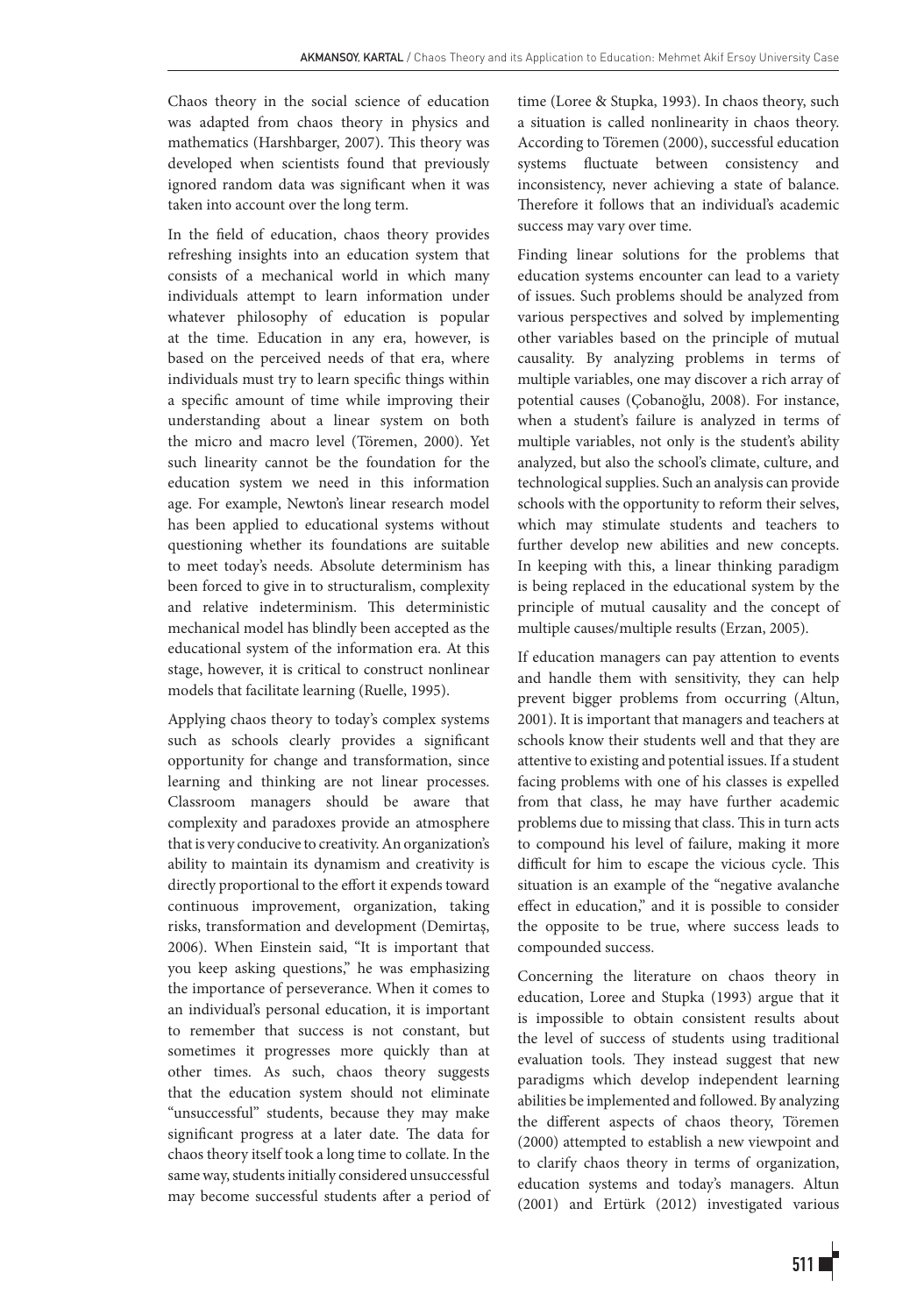aspects of the application of chaos theory within education management. Bülbül and Erçetin (2010) concluded that there is a chaotic interaction between a student and his friends, family, society and school. Hunter and Benson (1997), conversely, argued that it is improper to use the principles of chaos in education, claiming that the complexity of people's behavior is not equivalent to the complexity in chaos theory. Erdoğan (2012) examined whether chaos theory, which sounds frightening to people, is actually a frightening theory.

Most papers written about chaos are theoretical in nature and few studies have been done that apply practice and observation on chaos. This is an indication that there is a need for more studies on chaos (Altun, 2001; Farazmand, 2003). As such, this study is among the few works which relate chaos to education and investigate the application of chaos theory to education. Chaos theory appeared at the end of the  $20<sup>th</sup>$  century, claiming to do away with the dominant paradigm of determinism while finding new solutions for societal problems. The theory has begun to impact the social sciences, and consequently, educational studies. How this interaction will continue and whether this interaction will provide consistent solutions for problems faced in education are among the questions waiting to be answered.

This study first reviewed the existing literature and then examined chaos theory and evaluated its application to education. The primary goal was to state the views of faculty members at Mehmet Akif Ersoy University in Burdur, Turkey regarding chaos theory and its application to education. To this end, the following questions were asked to determine the views of the faculty members:

- How does failure affect one's future education?
- Does a negative experience in school affect a student's attitude toward school?
- What is the effect of chaos theory on success and the education process?
- How is the academic atmosphere affected by students with different levels of learning?
- What is the effect of a student's behavior on the rest of the classroom?

#### **Method**

# **Research Model**

This research project is a qualitative study whose aim was to identify chaotic states according to the experiences and views of faculty members. Qualitative data was acquired during the research process from discourse questions tested by the descriptive analysis method.

## **Participants**

The participants in the study consisted of 30 faculty members, made up of 10 members selected randomly from each of the faculties listed below during the 2011 school year at Burdur Mehmet Akif Ersoy University in Burdur, Turkey. The participants were selected from the Faculty of Education, the Faculty of Science and Literature, and the School of Veterinary Sciences.

#### **Data Collection Tools**

For this study, data was gathered using *standardized open-ended questions*. The survey consisted of a series of questions to be answered in a specific order, with each participant being asked in the same way. In order to gather data, eight questions were constructed to examine which examples of chaos were encountered in the education process, and to determine the impact of chaos on educational organizations. To prepare the survey questions, the literature was first reviewed after which standardized open-ended questions were developed based on the knowledge obtained. After consulting with a trained educator, four out of the twelve questions were eliminated and the remaining ones were then resubmitted for consultation. The questions were then finalized and implemented by contacting each faculty member in their respective faculty.

#### **Validity and Reliability of the Research**

In order to increase the level of persuasiveness (internal validity) of the study, a conceptual framework was developed after a review of the literature. During content analysis, themes were chosen that were broad enough to encapsulate relevant concepts but narrow enough to exclude irrelevant issues. In order to increase the external validity (transmissibility/generalization) of the study, the research process was described in detail. To this end, the research model, participants, means of data collection, data collection process, analysis and interpretation were defined in detail. For the research to achieve consistency (internal reliability), care was taken to ask the survey questions in the exact same way and order. Furthermore, the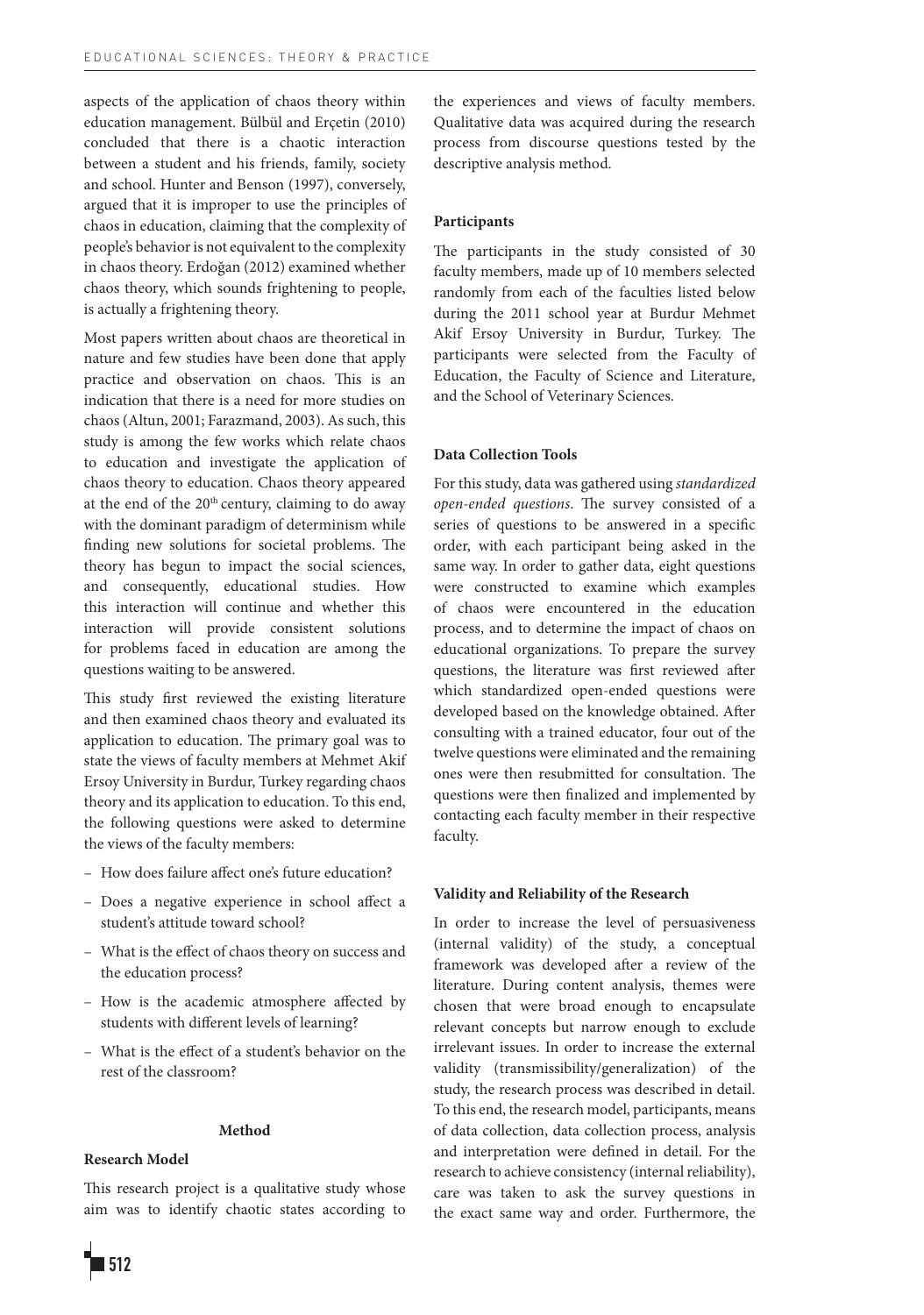findings were presented clearly with the support of the raw data, and care was taken to ensure that the research results were compatible with the hypotheses of the research question. In order to improve the internal reliability (consistency) of the research, all of the participants' views were stated verbatim in the Turkish version, then translated into English by the researchers themselves. Furthermore, the researcher, along with another experienced faculty member, independently coded the data and then compared their results in order to calculate the consistency level. In the results section of this paper, subjective judgment and assumptions were avoided, while facts and incidents were stated objectively.

#### **Data Analysis**

In this research project, themes were first identified for each question in order to gain a general opinion of the viewpoints that were gathered. Data that was found to be similar in the content analysis was collated according to these themes. Significant data units were then identified and coded, after which potential themes were selected and edited. The themes themselves constituted the basis of the questions. These themes were checked, clarified and organized into research questions. The researcher along with another researcher experienced with qualitative research then coded the themes independently. To achieve reliability for the coding, the following formula was applied: Reliability= Agreement/ Agreement + Disagreement x 100 (Miles & Huberman, 1994).The percentage of agreement between the two researchers was calculated to be 86.13%, and since an agreement percentage of 70% or more is considered to assure sufficient validity, the data analysis was found to be reliable. The participants' views were stated verbatim in Turkish, then translated into English by the researchers themselves, and then the participants' views were sampled, explained, and interpreted. The responses of the professors from the different faculties were evaluated and the differences between the faculties were noted. When views were expressed, participants were coded as follows: the Faculty of Education as EF (EF1, EF2, …, EF10), the Faculty of Science and Literature as FEF (FEF1, FEF2, …, FEF10) and the School of Veterinary Sciences as VF (VF1, VF2,…, VF10). The statistical methods of frequency (f) and percentage (%) were used to analyze the data.

#### **Results**

In this section of the paper, findings from the data analysis have been presented.

# **How Does One Incident of Failure Affect One's Future Education?**

To research the effect of experiencing failure during the education process, participants were presented with the following situation: "The following statement describes chaos theory: A butterfly flapping its wings in Brazil may spawn a storm in the Indian Ocean. Similarly, a single instance of failure can affect the whole education process. For example, not understanding one unit makes it more difficult to understand the rest of the units, thereby causing the student to fail on exams and limiting their future job choices." Then the following openended questions were asked: "Can you give similar examples? What can be done to prevent such events from taking place?" Two different themes were gleaned from participants' answers: (1) "Because a failure affects the future, it is hard to correct them" and (2) "A failure affects the future but it can be corrected." All of the participants thought that a single instance of failure causes future problems. Of all participants, 86.67% held the belief that it is hard to correct a previous problem (and its subsequent effects), while only 13.33% believed that such problems should be dealt with individually and that they can be corrected. As stated above, each group of faculty members (EF, VF, and FEF) was comprised of ten participants. Nine participants (90%) from groups EF and VF as well as 8 participants (80%) from group FEF held the belief that one instance of failure in the education process was difficult to correct and that such problems breed more complex problems in the future.

In a similar manner, Baker (1995 as cited in Altun, 2001) examined the application of chaos theory to the educational system. According to his findings, schools and school systems are areas that are highly conducive to the butterfly effect. There are critical situations in daily life, as is the case in scientific study, where even small changes in successive events cause increasingly bigger problems. Chaos theory informs us that these situations are everywhere (Gleick, 2000). Based on these research findings, we can say that the butterfly effect provides us with indications about the future and that this effect can also be observed in education systems.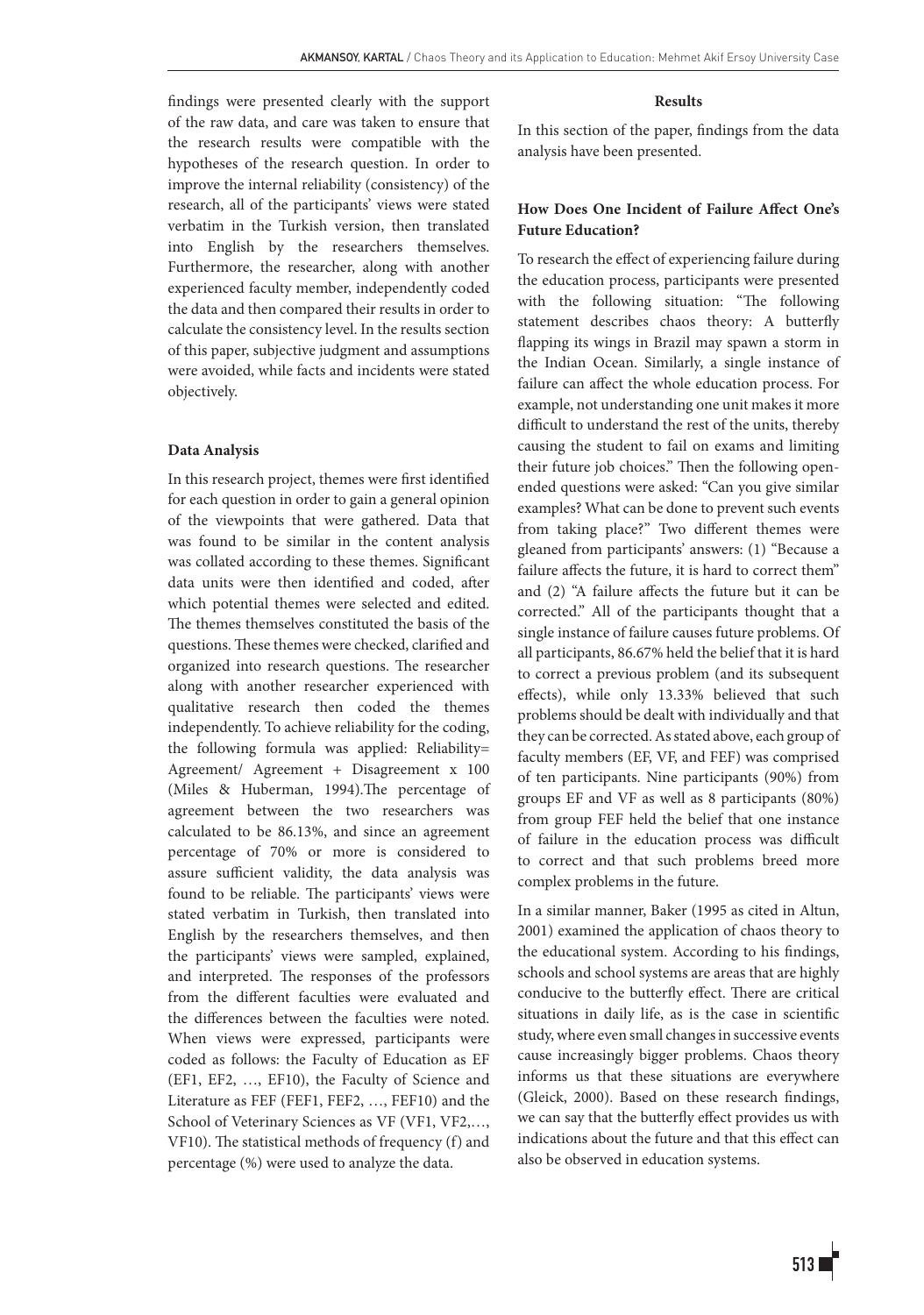# **How Does a Negative Event in School Affect a Student's Attitude toward School?**

Participants were presented with the following situation and were asked to answer an open ended question: "Chaos theory suggests that we focus on initial events. For instance, a student's attitude towards school and his/her entire academic life may be negative because of a bad experience on the very first day. What would such a student's attitude be towards his/her school, teacher, classmates and lesson materials?" The following three themes were gleaned from the responses to this question: (*1*) "One negative event at school can cause long lasting insecurity, a lack of self-confidence, and low motivation," (*2*) "A single negative event does not permanently shape the student's attitude and can be forgotten" and (*3*) "A negative experience can be an opportunity that triggers success."

With regard to these themes, 86.67% of the participants stated that a negative event at school may cause long lasting insecurity, lack of selfconfidence and low motivation, while only 3.33% stated that a single negative event may not necessarily shape the student's attitude and may be completely forgotten. Moreover, 10% of the participants stated that a negative experience may actually be an opportunity for success. As seen in Table 2, 80% of EF respondents and 90% of both FEF and VF respondents held the belief that a negative event at school may cause long lasting insecurity, a lack of self-confidence, and low motivation. On the other hand, one participant (10%) from group EF expressed the belief that a simple negative event may not shape the student's attitude and may be forgotten, while one member from each of the three faculties said that a negative experience may be a trigger that leads to success.

Based on these findings, chaos theory may help us predict potential future results as well as chaotic features of the past and the future. In education environments, events constitute a negative or positive basis. An event that is perceived as being simple may actually cause irreparable damage.

## **Sensitive Dependence on Initial Conditions**

In response to the issue of how a single negative experience may affect future events, the following situation and question was presented to the participants: "Chaos is expressed as sensitive dependence on initial conditions, as stated in a Turkish proverb:

"A nail saves a horseshoe, the horseshoe saves a horse, the horse saves a commander, the commander saves an army, and the army saves a homeland." Is it possible to observe this proverb in the context of education? If so, could you give any real life examples?"

The following two themes were gleaned from this question: (*1*) "A small positive event may cause an avalanche effect that affects other students positively" and (*2*) "An unsuccessful student may have a negative effect on all the other students around him."

Of all 30 participants, one from the FEF group did not express a view on this particular topic. As such, 96.6% (28 participants) expressed the belief that a small positive event can cause an avalanche effect and that one student's success may affect other students positively. One participant (3.4%) however, expressed the belief that an unsuccessful student may affect others negatively. Furthermore, 90% of group EF and 100% of groups FEF and VF expressed the opinion that the education atmosphere exhibits sensitivity to initial conditions.

The findings correspond with the Butterfly Effect in that a very small, trivial, overlooked effect in a complex system may bring about unexpected results that have a large impact. In daily life, as is true in scientific study, it is accepted that certain small changes result in large consequences (Öge, 2005). In education, repetitions (iterations) are one way that the effects of chaos theory have been observed. Chaotic systems can occur with iterations, as is the case in fractal examples. Negative or positive iterations in the academic process may repeatedly manifest themselves either negatively or positively. There are a large number of inputs in the education system, and failure in any one of them may cause a student to have incorrect perceptions, resulting in problems which only continue to increase (Bülbül, 2007).

# **The Application of Chaos Theory to the Education Process**

Participants were presented with the following situation and asked the following question about whether or not the education process is linear: "The implication of chaos theory for the context of education is that unsuccessful students should not be eliminated because they may recover after a period of time. Chaos theory tells us that data gathered after a long period of time can undergo significant change. Thus, students considered to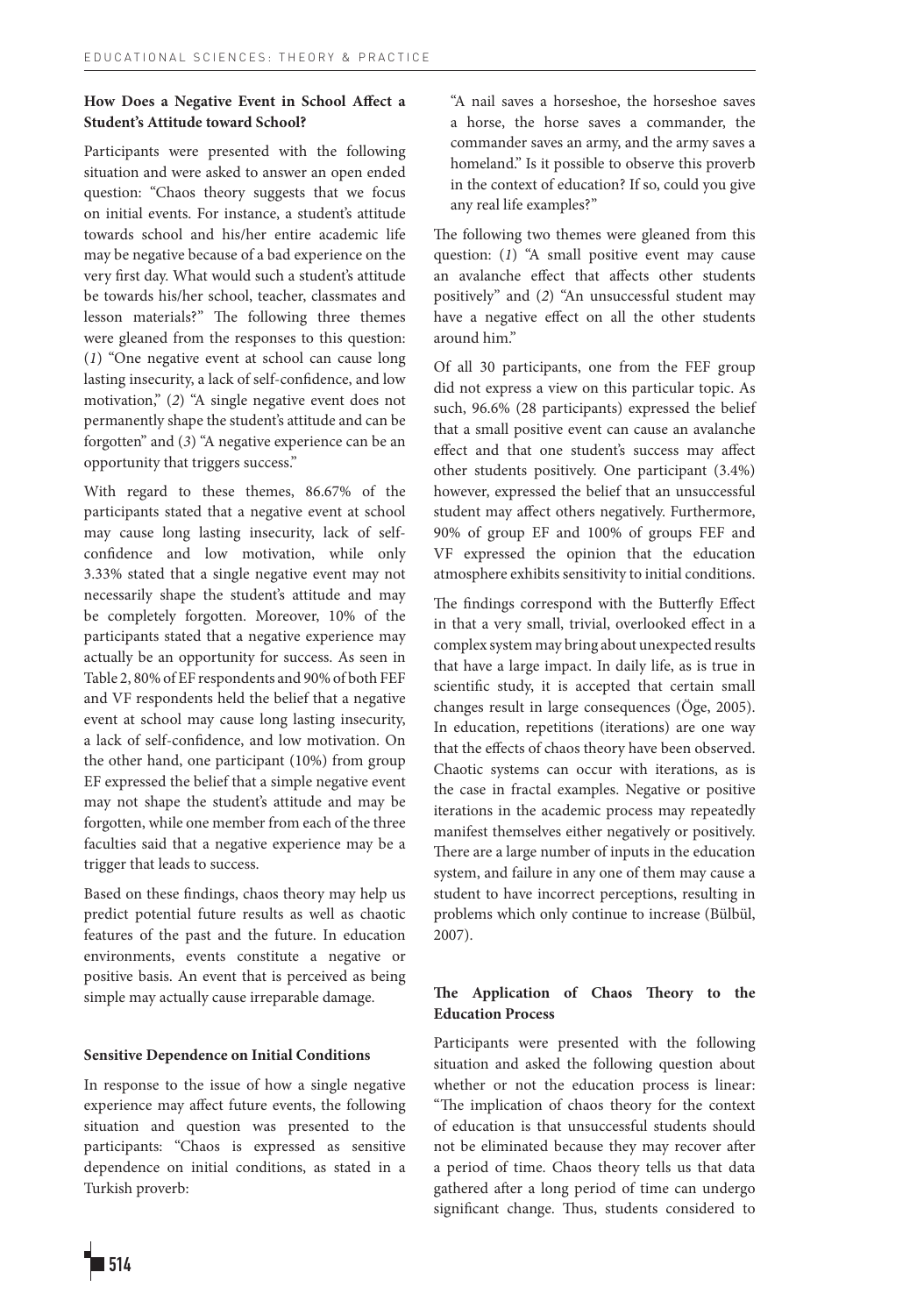be unsuccessful may become successful at a later date. Do you agree with this? Can you provide examples?" The following two themes were gleaned from this question: (*1*) "It is possible to see unsuccessful students become successful" and (*2*) "It is not correct to make generalizations."

Twenty-six of all participants (86.67%) responded that "unsuccessful students may become successful" based on intrinsic and extrinsic factors. Four participants (13.33%) stated that it is wrong to make generalizations and that academic success is not a key for other areas of success. As seen in the table, 90% of group EF, 70% of group FEF and 100% of group VF held the belief that unsuccessful students may become successful. On the other hand, 10% of group EF and 30% of group FEF expressed the opinion that it is wrong to make generalizations, while no VF respondents stated that view.

A review of similar findings reveals that Loree and Stupka (1993) make the following suggestion regarding chaos in the education process: student success should not be evaluated over a short period of time. Despite the complexity of the education process coupled with its nonlinear and repetitive character, there is a sufficient amount of order present in this process (Biesta & Osberg, 2010). According to Töremen (2000), because successful education systems exhibit little balance between consistency and inconsistency, any given student's level of success may vary over time. Gunter (1995) points out that the butterfly effect enables us to understand that a student can make a difference, and that schools should make use of all of the abilities that their students have (Çobanoğlu, 2008). The findings of this study lead us to the conclusion that the education process is not linear and exhibits variance. A student's level of success may vary over time, becoming markedly different from a previous point in time.

## **The Application of Chaos Theory to Success**

In reference to the expanding effect that initial changes have according to chaos theory and how chaos theory can be applied to education, the following situation was presented to the participants and the following question was asked: "According to ancient Ionian philosophy, everything in nature turns other materials into itself. For instance, when ice is put into water it transforms the water into ice, while water tries to melt the ice and turn it into water. Can you give similar examples?" From this question, two themes were gleaned: (*1*) "Successful students are driving forces and students take each other as examples" and (*2*) "The situation changes depending on the character of the group."

As is evident from Table 5, twenty-eight participants (96.55%) responded that successful students are driving forces and that students take each other as examples, whereas one participant (3.45%) responded that this issue depends on the specific group's character and that such students do not always exist. Furthermore, one participant did not give an answer for this category. In addition, as is evident from the table, 90% of respondents in group EF and 100% of respondents in groups VF and FEF held the belief that successful students are driving forces, that students take other students as examples, and that if unsuccessful students are in the minority, they may become successful by taking successful students as role models. On the other hand, one participant from group EF expressed the opinion that student interaction depends on the character of each individual group.

The general view of participants is that students affect each other, making them become more like each other when they share a given academic environment. Similarly, under the right conditions, random events that occur in certain social situations may trigger *self-organization* if positive and negative feedback is present (Çobanoğlu, 2008). A few unsuccessful students may be assimilated if they spend time in a group full of successful students. Success snowballs under the influence of group psychology. As a consequence, we can conclude that a dominant group of students will continue to affect the other students either positively or negatively during the academic process.

# **How is Education Affected by Students Having Different Levels of Learning?**

With regard to how the education atmosphere is affected by varying levels of learning, participants were presented with the following situation and asked the following question: "Traditional education is based firstly on a centralized system, secondly on teachers who are aware of regional differences, and lastly on students. Just as all students have different learning abilities, each student is at a different level of learning. This means that each educational setting has different learning situations. Inflexible rules that are "set in stone" are therefore not valid. As such, how should the academic environment be organized?" The following two themes were gleaned from this question: (*1*) "Education methods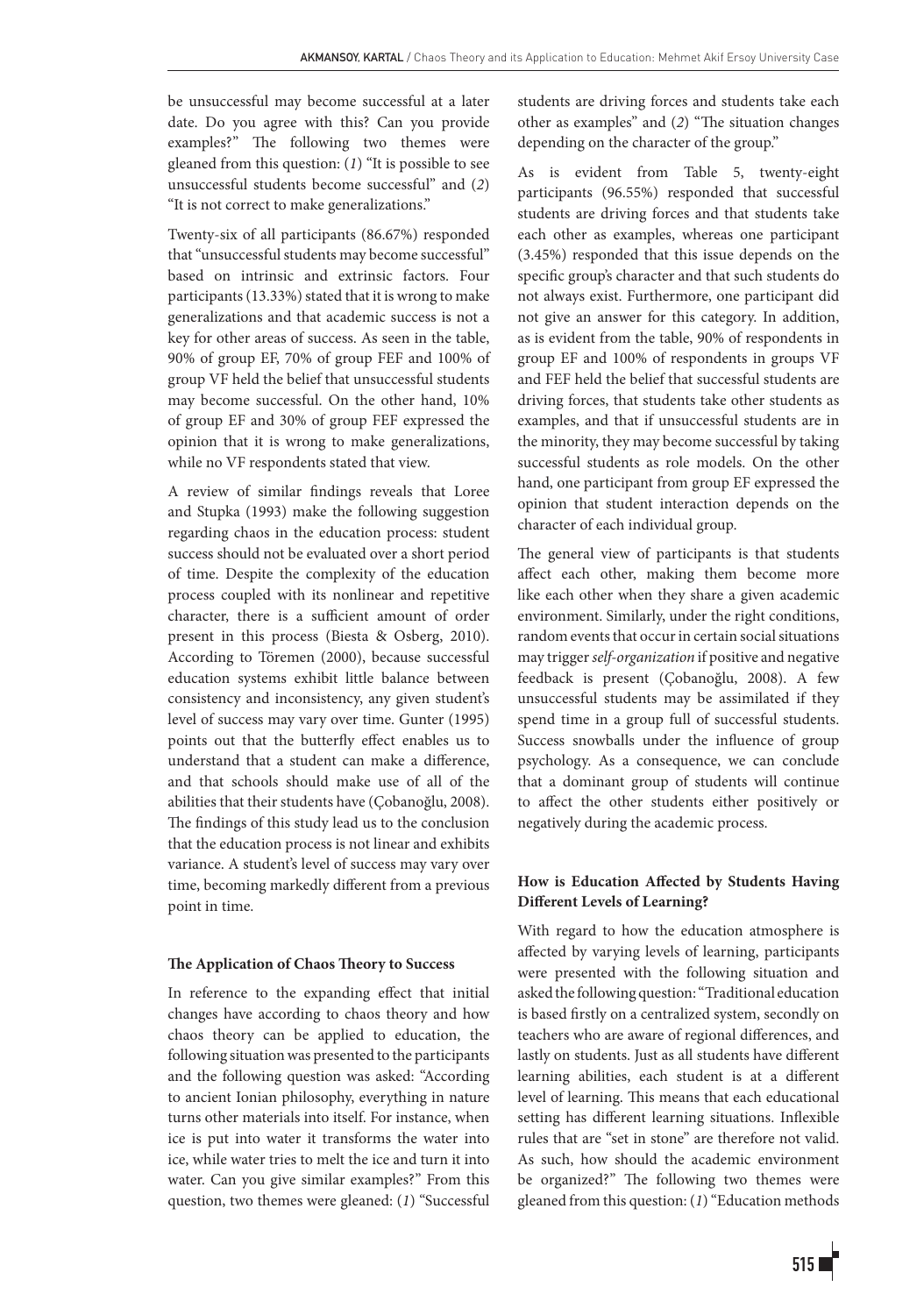should be used that take into account individual differences (multiple intelligences, individual learning, etc.)," and (*2*) "Homogeneous groups of students should be formed and learning should be reinforced through repetition."

With regard to these two themes, twenty-four (80%) participants said that the same level of learning cannot be expected of every student, so education methods should be used that take into account individual differences (such as multiple intelligences, individual learning, etc.). Six participants (20%) responded that homogeneous groups of students should be formed in which learning should be reinforced through repetition. Additionally, as seen in the table, 90% of group EF, 80% of group FEF and 70% of group VF held the opinion that personal differences should be taken into account when organizing the education atmosphere. On the other hand, 10% of group EF, 20% of group FEF and 30% of group VF were of the opinion that homogeneous groups should be constituted and that learning should be reinforced with the traditional learning method of repetition.

Based on the majority of the views given by respondents, differences between students should be taken into account when organizing the academic environment. Since students cannot be pigeonholed into a single category and each is a separate, individual person, education should be organized in such a way as to take into account each student's distinctive characteristics.

# **Preventing Communication Hindrances Caused by Different Attitudes that Students Have**

Participants were presented with the following situation and asked the following question: "Chaos Theory allows us to make predictions. If students with aggressive, shy or self-confident communication styles can be identified before they come to class would that prevent communication hindrances from occurring?" The following two themes were gleaned from the responses: (*1*) "Yes, a teacher should be prepared for the behavior their students can potentially exhibit," and (*2*) "No, it does not prevent such miscommunications since students have varying responses in different circumstances."

Twenty-seven of the respondents (90%) said that the teacher should be prepared and should plan for the potential behavior of their students, whereas three (10%) replied that such preparation and planning does not prevent communication problems since the students' responses are difficult to determine and vary depending on the situation. Moreover, 100% of group EF, 80% of group FEF and 80% of group VF held the opinion that teachers should be prepared for students' behaviors. On the other hand, 20% of group FEF and 20% of group VF stated that student responses may vary based on the situation and that it is therefore not profitable to plan for such behaviors, whereas no respondents from group EF espoused this view.

These findings lead to the conclusion that education should be understood as a process in which alternative plans should be prepared. When an organization drifts into chaos, the system may transform into something previously not encountered. The difficulty here for education management is to make small changes that move a system in the desired direction (Çobanoğlu, 2008). Education is a process that calls for foresight. It needs to predict problems and also to conceive of alternative plans in the event that they are needed to handle chaotic situations. Since schools are complex social systems that have many nonlinear variables, being aware of the different ways that students communicate will increase the quality of the academic environment.

# **The Effect of a Student's Behavior on the Whole Classroom**

Participants were asked the following question: "Imagine an unstable atomic nucleus. It could disintegrate at any moment. When this occurs, it may destroy another atom. Does a student's behavior in the classroom affect other students in a similar way, and if so, how?" The following two themes were gleaned from these questions: (*1*) "Yes, it has an effect and one student's behavior does affect the other classmates," and (*2*) "It may not always have an effect."

With regard to these themes, twenty-six participants (86.67%) responded that "a student's unusual behavior has the ability to affect his/her classmates in both positive and negative ways." Four respondents (13.33%) said that "although it may not affect the whole classroom, it may affect their friends." Additionally, as seen in the table, 90% of both groups EF and VF along with 80% of group FEF were of the opinion that students' behaviors affect each other. On the other hand, 10% of groups EF and VF together with 20% of group FEF believed that behaviors do not always affect other students. As such, there is difference of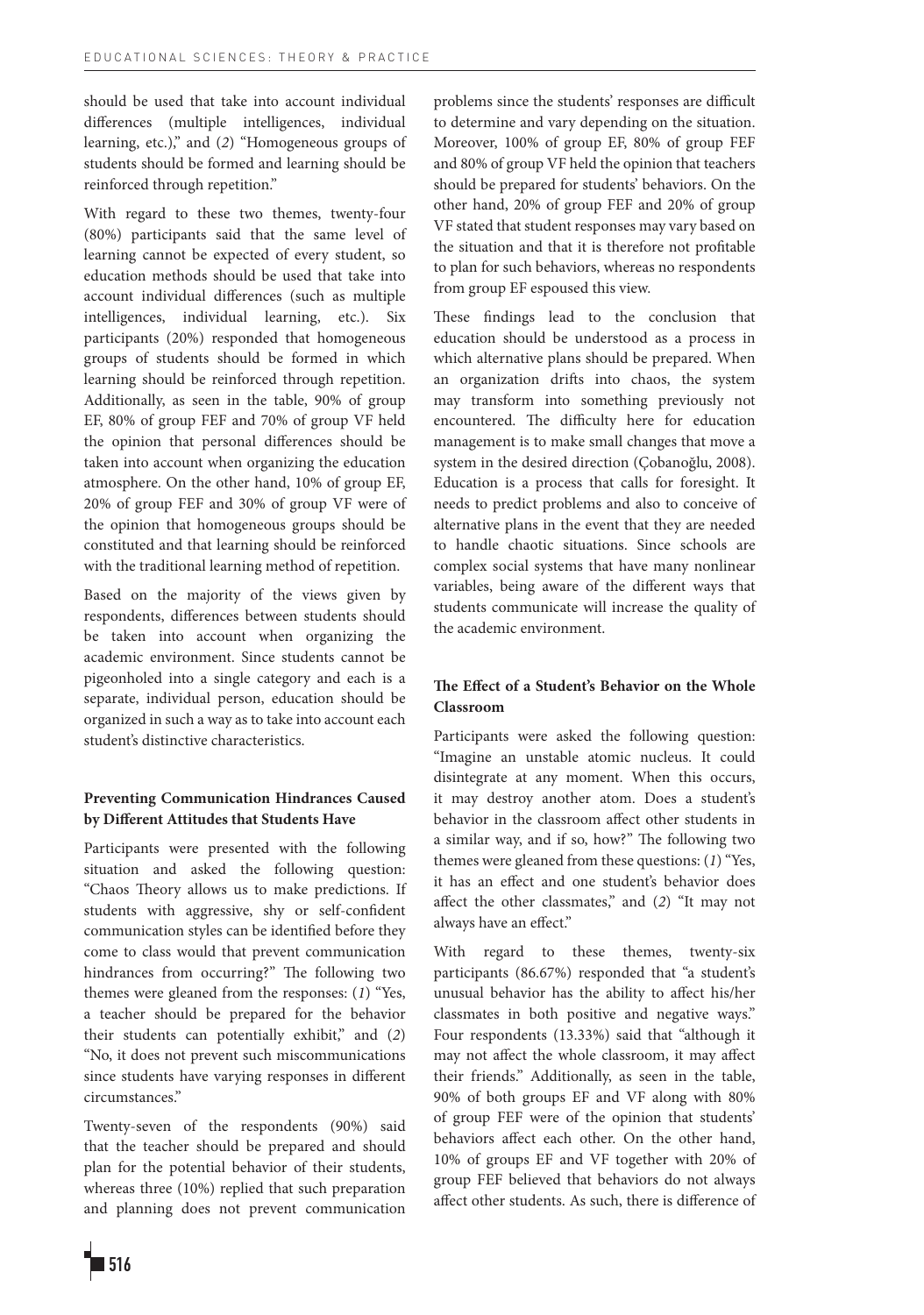opinion between members of FEF and members of the other two faculties.

The view of the participants was that unusual behavior on the part of students does have the effect of drawing other students into that behavior. According to chaos theory, when a system begins to go out of balance, strong attractors pull it in a certain direction (Töremen 2000).For example, one student's laughing may produce a domino effect, provoking other students to laugh. When this situation occurs frequently in a classroom environment, this causes obstacles for learning.

# **Discussion and Suggestions**

This study investigated the application of chaos theory to the academic environment, finding that when a student experiences a single instance of failure in the education process, this can cause bigger problems in the coming years that are difficult to resolve. A single negative event at school can cause long-lasting attitudes such as insecurity, a lack of self-confidence, and low motivation depending on the influence of that event. The behavior of students affects other students, reinforcing this behavior. The Butterfly Effect informs us that just as a very small, trivial and easily overlooked effect may bring about unexpected results in the education process, negative or positive repetitions in education can result in similar outcomes. It is also evident that a student's level of success exhibits nonlinearity (variability) over time. Successful students are a driving force and other students may take them as role models for themselves. Consequently, if unsuccessful students are in the minority, they may become successful by taking successful students as role models. Education methods (such as multiple intelligences, individual learning, etc.) that take individual differences into account should be used since it is evident that each student's distinctive characteristics shape their education. Education is an activity that requires foresight, which involves predicting problems beforehand and preparing alternative plans. Knowing the communication differences students have creates a higher quality academic environment. It is clear that the butterfly effect occurs in educational institutions and that a small failure experienced during one's education can cause a bigger failure later on. From this it can be concluded that the butterfly effect gives indications about the future and that education systems are sensitive to initial conditions. Moreover, it is evident that the education system is not linear.

A number of suggestions can be given based on these findings. This study could be carried out in different faculties at different universities, and more general results could be identified. Moreover, this study could be carried out at schools in different provinces and districts in coordination with public education authorities. By taking the butterfly effect into account, pre-emptive solutions could be sought for problems in the education process. Opportunities could be created to induce a positive avalanche within education in the direction of desired student behavior. In view of the fact that the education process is not linear and that a student's success varies over time, flexible programs could be developed and implemented. The distinctive qualities of different students could be taken into account when creating educational programs. Finally, the disorder caused by chaos in education should not frighten educators; on the contrary, it should be used as an opportunity to seek order from chaos and then reorganize the system to adapt to this new situation.